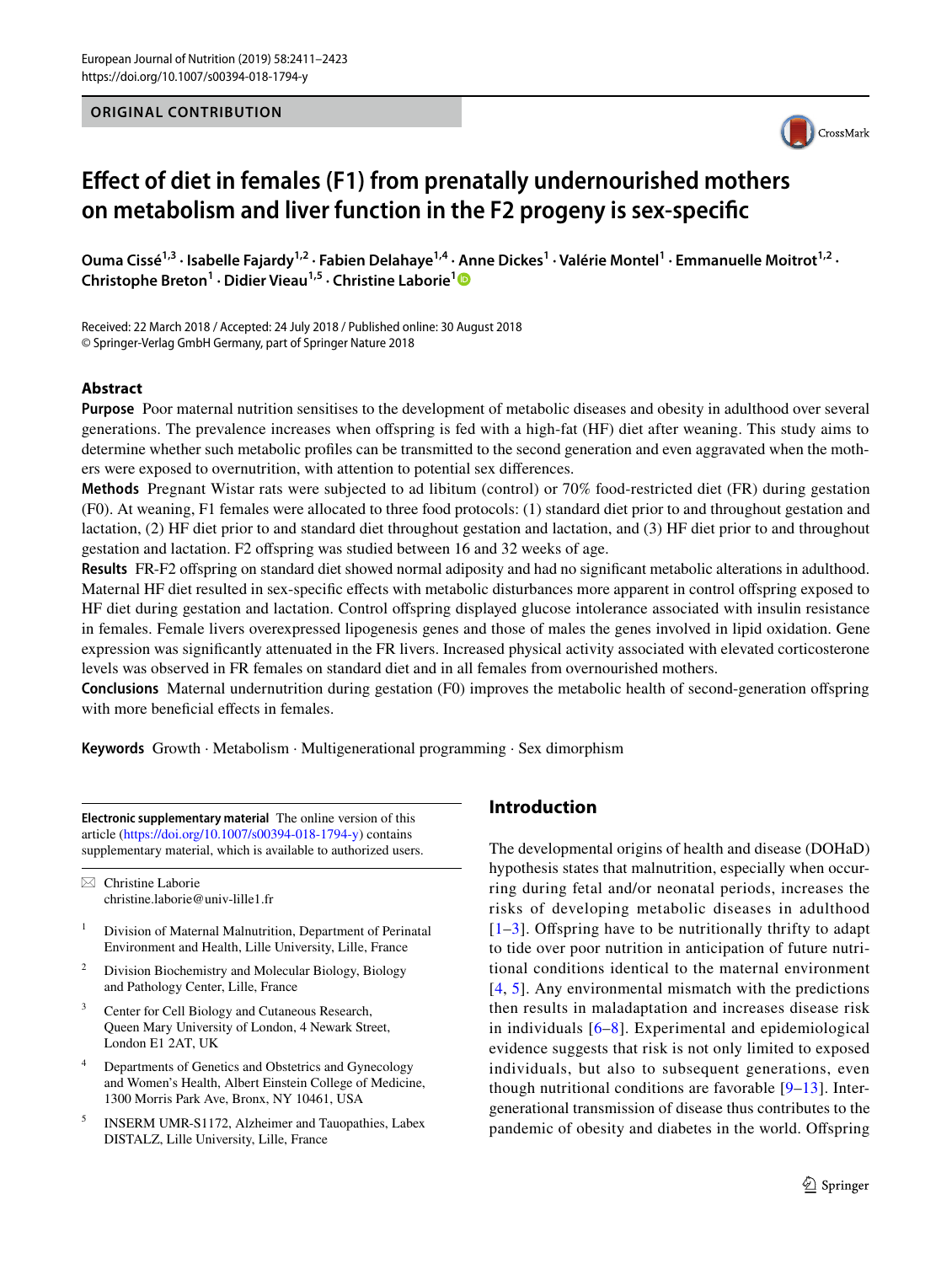(grandchildren) of prenatally undernourished people have an increased adiposity and are prone to chronic diseases later on [\[14](#page-11-8)]. In agreement, animal models have shown that malnutrition in utero and/or during lactation increased also the risk of obesity, glucose intolerance, insulin resistance, and type 2 diabetes in the following generation [\[15–](#page-11-9)[21](#page-11-10)].

Sex differences in the inheritance of programmed diseases have been observed, with male often more affected than females [[13,](#page-11-7) [17](#page-11-11), [22,](#page-11-12) [23\]](#page-11-13). Sexual dimorphism is partly explained by the fact that the growth trajectories of male and female fetuses are different in both normal and pathological pregnancies. Growth velocity is accelerated in male fetuses and maintained when confronted with an adverse environment at the expense of their future health. In contrast, female fetuses have slower growth, allowing them to better adapt to intrauterine disturbances with a prognosis of favorable long- term survival [[13,](#page-11-7) [14](#page-11-8)]. Placenta contributes to sex-specific adaptations to pregnancy perturbations [[24,](#page-11-14) [25\]](#page-11-15).

Using a rat model, we have previously reported that male offspring from prenatally food-restricted mothers (70% caloric restriction, FR30 animals) exhibit intrauterine growth restriction, low birth weight and develop adiposity, glucose intolerance and hypertension with aging [\[26,](#page-11-16) [27](#page-12-0)], particularly when fed a high-fat (HF) diet post-weaning [[28–](#page-12-1)[30](#page-12-2)]. Although FR-F1 females are less susceptible to developing metabolic diseases compared with males [\[31,](#page-12-3) [32\]](#page-12-4), under the physiological demands of pregnancy, they can exhibit during gestation metabolic disorders such as glucose intolerance and gestational diabetes [\[13\]](#page-11-7). Thus, gestation may unmask the metabolic dysfunctions in predisposed females, especially if pregnant mothers are overnourished. This in turn induces a suboptimal intrauterine environment for the developing F2 fetus and compromises his future health in adulthood.

Maternal nutrition during lactation plays a critical role in determining the offspring's metabolic phenotype [[33–](#page-12-5)[35](#page-12-6)], and maternal obesity and/or maternal HF diet affects the lipid composition of breast milk [[36](#page-12-7)]. This suggests that exposure to hypercaloric diet in susceptible females during gestation and/or lactation can increase vulnerability to metabolic diseases in the subsequent F2 generation.

In the present study, we assessed the intergenerational transmission of programmed disease outcomes through the maternal lineage. Pregnant mothers, F0, were exposed to undernutrition throughout gestation. F1 females from foodrestricted (FR) mothers were allocated to either standard or HF diets at weaning and bred to yield the F2 generation. Here, we tested the hypothesis that FR-F2 generation, born to F1 females on HF diet, prior and/or during gestation and lactation was more affected. We therefore determined whether maternal undernutrition during gestation (1) increased the risk of developing metabolic disease in the F2 offspring, (2) accentuated the effects induced by the HF diet of F1 females and (3) induced sexual differences.

# **Materials and methods**

# **Animals**

The rat model of fetal growth restriction has been previously described [[27\]](#page-12-0). Pregnant Wistar rats (Charles Rivers Laboratories, L'Arbresle, France) were randomly maintained with unrestricted (Control, C) access to standard (S) chow diet (Safe, Augy, France) or restricted to 70% (food-restricted, FR30 animals) during gestation to yield the first generation (F1). At birth, pups (4 males and 4 females) remained with their respective mothers throughout lactation. At weaning, F1 females were fed either standard diet (8.4% fat) or highfat (HF) diet (45.8% fat, purified diet U8954, safe) (Supplemental Table 1). At 13 weeks of age, F1 females were bred with control males to generate the second generation  $(F2)$ . We performed three paradigms of maternal diet (Fig. [1](#page-2-0)): (1) S diet prior to mating and throughout gestation and lactation (SSS); (2) HF diet prior to mating and S diet throughout gestation and lactation (HFSS) and (3) HF diet prior to mating and throughout gestation and lactation (HFHFHF). F2 offspring were fed a standard diet from weaning to killing. Food intake and spontaneous physical activity were measured at 16 weeks of age using the Physiocage System and Metabolism v2.1 software (Panlab-bioseb, Chaville, France). A glucose tolerance test was performed at 30 weeks of age. At 31 weeks of age, a tail blood sample was collected to determine the basal (nonfasted) corticosterone levels. At 32 weeks of age, animals were fasted overnight and euthanized with isoflurane. Livers were rapidly dissected and directly snap frozen in liquid nitrogen. Animals were maintained at 22 °C on a 12:12 h light/dark cycle with light off at 19:00 and on at 07:00.The accreditation for animal experimentation has been granted to our laboratory by the French Ministry of Agriculture (no. 04860). All experiments were conducted according to European Communication Council Directive of November 24, 1986 (86/609/EEC), and approved by the French Department Direction of Veterinary Services Committee (DDSV/59-009228).

#### **Oral glucose tolerance test**

After an overnight fasting,  $p$ -glucose (2 mg/g body weight) was injected per os in conscious rats. Blood glucose levels were measured using ACCU-CHEK Performa (Roche Diagnostics, Meylan, France) at 0, 30, 60, 90 and 120 min via tail puncture. The total area under the curve (AUC) was calculated using the trapezoidal method (GraphPad Prismv6.01, La Jolla, CA, USA). Homeostasis model assessment for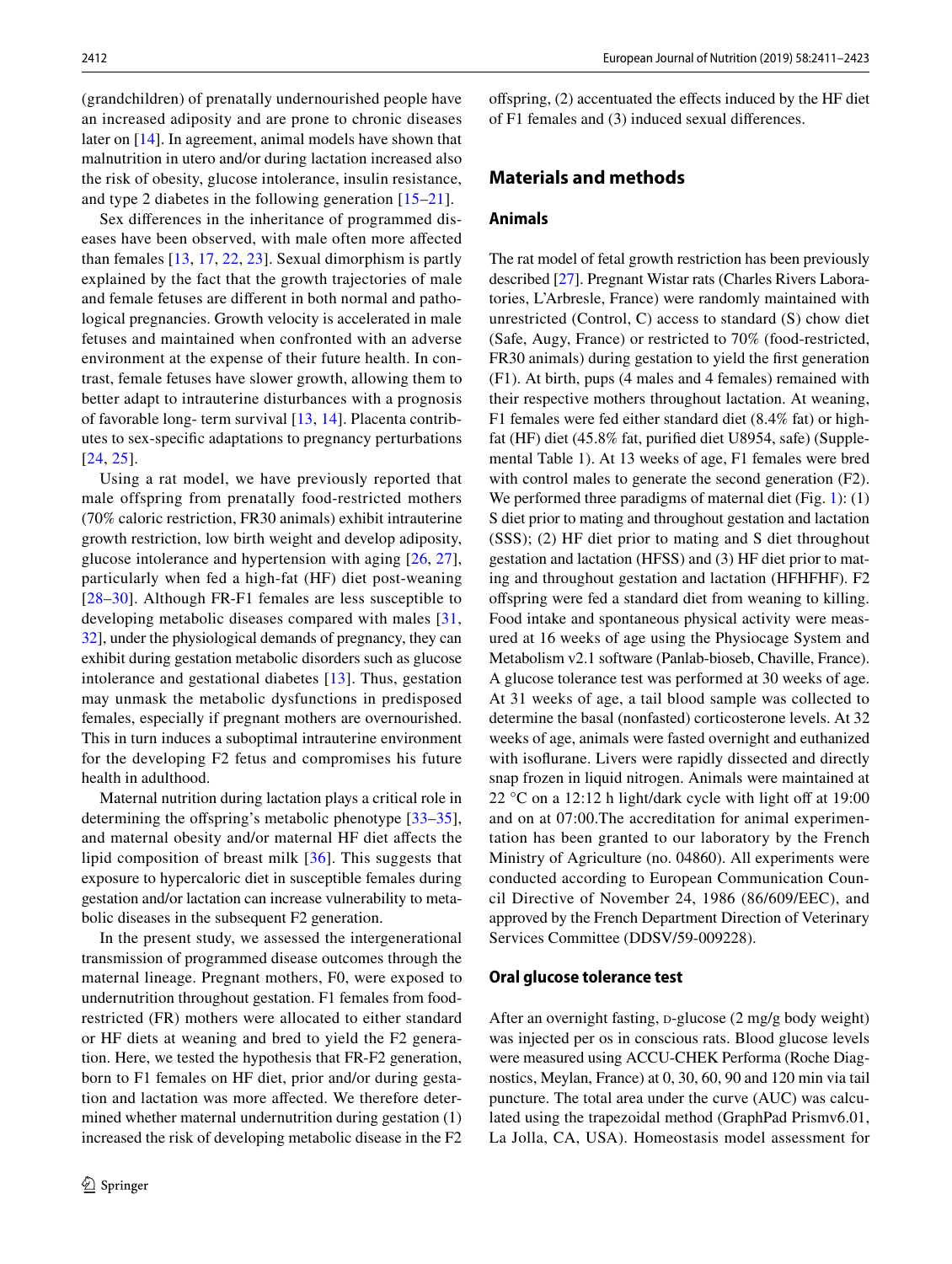<span id="page-2-0"></span>**Fig. 1** Experimental design presenting the breeding scheme and nutritional strategies for the second generation (F2). Diet in F0 mothers during pregnancy is denoted as control (C, ad libitum) or food restricted (FR, 30% of daily intake) (first letter). Diet in F1 female's offspring is denoted as standard diet (S) or high-fat diet (HF) and is allocated prior to gestation (second letter) or during gestation (third letter) and lactation (fourth letter)



insulin resistance (HOMA-IR) was calculated as previously described [[37\]](#page-12-8).

### **Plasma analysis**

Insulin and corticosterone plasma levels were determined using rat-specific commercial ELISA kits (DRG International, Inc, USA; Bertin Pharma, Montigny-le Bretonneux, France; Immunodiagnostic Systems Ltd, Boldon, UK). Plasma non-esterified fatty acids (NEFAs) and triglyceride (TGs) concentrations were analyzed using enzymatic assay kits (Wako Chemicals, Neus, Germany; Sobioda, Montbonnot, France).

### **Hepatic triglyceride content**

Liver triglycerides were extracted according to a previously described method with some modifications [[38\]](#page-12-9). Lipids were extracted by isopropanol–hexane–water/hexane–diethyl ether technique. Triglycerides were measured using the Infinity Triglyceride Reagent (Thermo Fisher Scientific, MA, USA). Triolein (Sigma-Aldrich, St. Louis, MO, USA) was used as standard.

#### **Real‑time quantitative polymerase chain reaction**

Total RNA was extracted from snap-frozen liver samples (20 mg), using the RNeasy minikit (Qiagen, Crawley, UK).

RNA (1 µg), was reverse-transcribed by the use of the ThermoScript cDNA Reverse Transcription Kit (Invitrogen Life Technologies, Carlsbad, CA, USA). Real-time PCR experiments were performed via a Light-Cycler 2700 System (Roche Biochemicals, France). All cDNA samples were analyzed in duplicate and the reaction was carried out with QuantiTect SYBR Green PCR Master Mix (Qiagen). Relative quantification of each gene was calculated after normalization to β-actin (housekeeping gene) using the comparative threshold cycle method. The primers used are listed in Supplemental Table 2.

### **Statistical analysis**

Statistical analyses were performed using GraphPad Prism v6.01.Multiple comparisons were performed using Kruskal–Wallis analysis of variance followed by Mann–Whitney post hoc test. Body weight and oral glucose tolerance test (OGTT) values were analyzed by a twoway repeated measures analysis of variance (RM-ANOVA) with Bonferroni post hoc test. Differences between male and female values were analyzed with unpaired *t* test with Welch' correction. Data are expressed as mean  $\pm$  SD or median with interquartile range as appropriate. Significance was determined at  $P$  value < 0.05.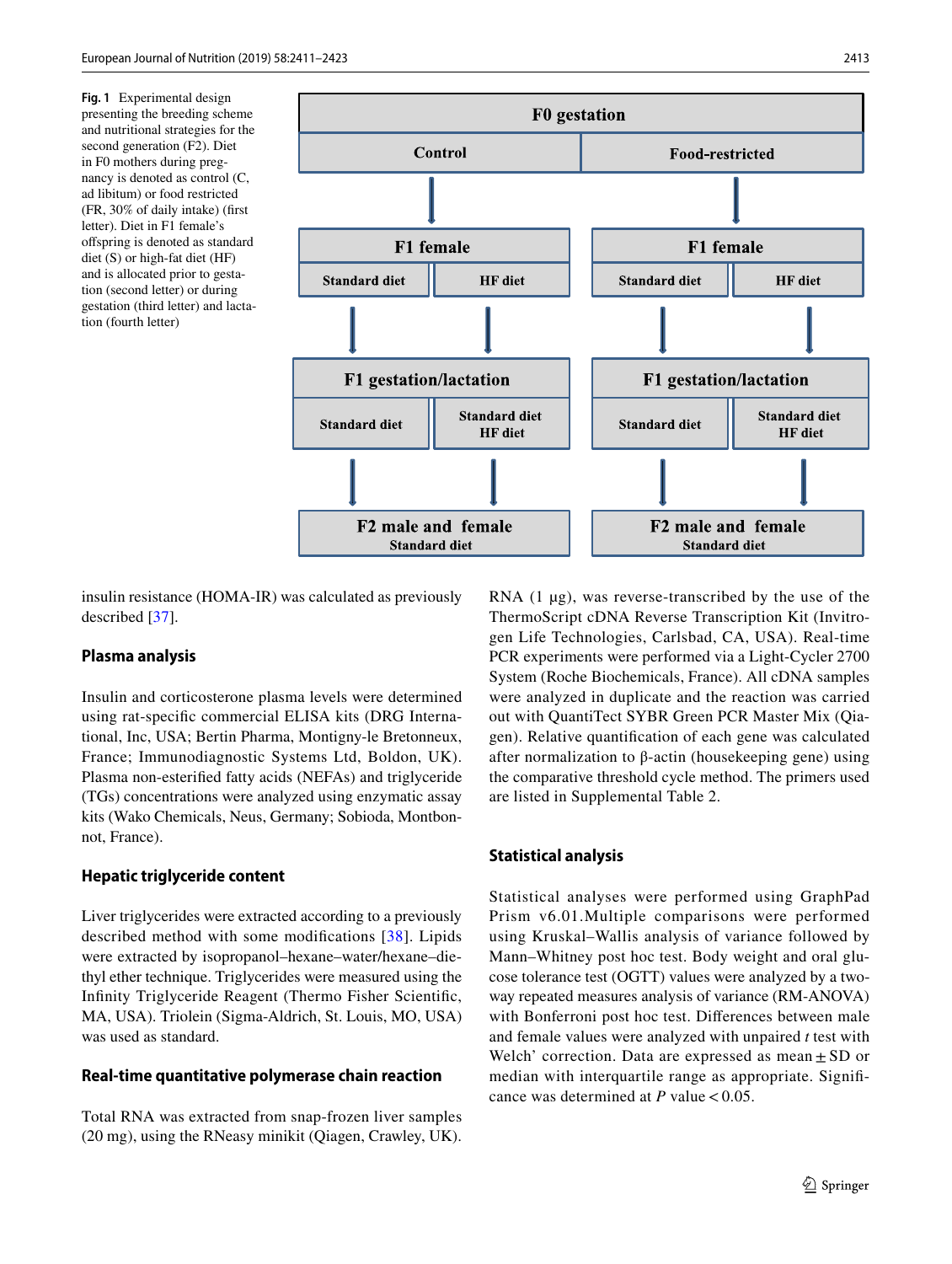### **Results**

# **Maternal undernutrition effects on growth and metabolism of F2 offspring**

F1 females born to FR dams with unrestricted access to standard diet (FRSS) had the same weight as F1 control females (CSS) prior to breeding (Table [1\)](#page-3-0). There were no significant differences between FR-F1 females and C-F1 females with respect to mother weight gain during gestation (Table [1](#page-3-0)). Litter size was similar in the two groups (Table [1\)](#page-3-0). Despite this, weight at 4 days of age was significantly reduced in the FR-F2 offspring (FRSSS) compared with the C-F2 offspring (CSSS) (Fig. [2\)](#page-4-0). Growth restriction remained until 8 weeks and 16 weeks of age in males and females, respectively (Fig. [2](#page-4-0)). Food intake and spontaneous activity did not differ between controls and FRSSS males at 16 weeks of age (Fig. [3](#page-5-0), Supplemental Figs. 1A and 2A). However, FRSSS females despite normal food intake (Fig. [3a](#page-5-0)) demonstrated increased spontaneous activity compared with controls (Fig. [3b](#page-5-0), Supplemental Fig. 2B). FRSSS offspring had similar weight and visceral adiposity to CSSS offspring at 32 weeks of age (Table [2\)](#page-5-1). Thus, FR-F1 females led to F2 offspring that was lighter in early postnatal life and failed to show catchup growth and increased adiposity in adulthood. To define glucose homeostasis, we performed OGTT at 30 weeks of age. Glucose tolerance was unimpaired in FRSSS offspring (Fig. [4\)](#page-6-0) and HOMA-IR indicated normal insulin sensitivity (Table [3](#page-7-0)). Plasma levels of NEFAs were increased in FRSSS males compared to controls, but not in females (Table [3](#page-7-0)). In contrast, TGs levels were similar in FRSSS and control offspring (Table [3\)](#page-7-0). Furthermore, nonfasting (baseline) corticosterone levels were increased in FRSSS compared to CSSS only in females (Table [3\)](#page-7-0). We next explored the influence of maternal undernutrition on liver function in F2 offspring. We were not able to detect significant difference in liver mass in FRSSS offspring when compared with controls (Table [2](#page-5-1)). Despite that FRSSS offspring were not exposed to nutritional stress in utero and during breastfeeding, TGs content and the expression of genes involved in lipid metabolism were modulated in female livers but not male livers. Expression of genes from lipid biosynthesis such as Dgat2 and Fasn was reduced in FRSSS livers (Fig. [5\)](#page-8-0). Likewise, the gene expression of Cpt1 $\alpha$  that regulates lipid oxidation was also decreased (Fig. [6\)](#page-9-0). Changes in gene expression in female livers were associated with higher levels of TGs compared to controls (Table [3\)](#page-7-0).

# **Maternal high‑fat diet effects on growth and metabolism in F2 offspring**

Maternal body weight prior to breeding was similar in HF dams (CHFS and FRHFS) compared to controls, indicating that none of the F1 females fed the HF diet became obese after 10–12 weeks of feeding (Table [1](#page-3-0)). In pregnancies of F1 females fed HF diet before breeding, both maternal weight gain and litter size were similar between CHFS and FRHFS groups (Table [1](#page-3-0)). The consequences on F2 offspring born to mothers fed HF diet prior to breeding were dependent on the study groups. FR-F2 offspring (FRHFSS) were heavier from 1 to 7 days of age compared to those born to mothers on the control diet (Fig. [2\)](#page-4-0). Post-weaning and through 32 weeks of age, FRHFSS offspring demonstrated weight gain similar to controls (Fig. [2\)](#page-4-0), whereas FRHFSS females presented visceral adiposity by 32 weeks of age (Table [2](#page-5-1)). Food intake was similar to controls, whereas spontaneous activity increased in CHFSS females (Fig. [3b](#page-5-0), Supplemental Fig. 2B). Glucose and insulin levels and HOMA-IR were similar in FRHFSS and CHFSS offspring compared to controls (Table [3\)](#page-7-0), whereas glucose tolerance was impaired in CHFSS males (Fig. [4\)](#page-6-0). Likewise, plasma NEFAs levels were increased in CHFSS males and females, but not in FRHFSS animals (Table [3](#page-7-0)). However, NEFAs levels were significantly reduced in FRHFSS compared to CHFSS when considering only females. In contrast, TGs levels were unaltered in both CHFSS and FRHFSS offspring. We observed that liver mass was increased in CHFSS males (Table [2](#page-5-1)) and TGs content was increased in CHFSS females (Table [3](#page-7-0)) but not in FRHFSS animals. Liver gene expression was mostly modulated in FRHFSS females. Strikingly, expression of Dgat2, Plin2, Fasn and Cpt1 $\alpha$  genes was significantly increased in

<span id="page-3-0"></span>**Table 1** Characteristics of F1 pregnant females

|                      | <b>CSS</b>   | <b>FRSS</b>  | <b>CHFS</b>  | <b>FRHFS</b> | <b>CHFHF</b> | <b>FRHFHF</b>   |
|----------------------|--------------|--------------|--------------|--------------|--------------|-----------------|
| Body weight $G_0(g)$ | $242 + 14$   | $237 + 21$   | $239 + 9$    | $234 + 21$   | $251 + 22$   | $235 \pm 13$    |
| Body weight $G21(g)$ | $343 + 32$   | $338 + 21$   | $330 + 22$   | $326 + 24$   | $333 + 32$   | $301 + 9*$      |
| Weight gain $(\%)$   | $39.4 + 6.0$ | $42.6 + 7.0$ | $35.4 + 9.0$ | $41.2 + 10$  | $32.8 + 13$  | $28.1 \pm 10^*$ |
| Litter size $(n)$    | $11.3 + 2.4$ | $12.0 + 1.8$ | $10.6 + 2.3$ | $10.5 + 1.8$ | $11.8 + 1.7$ | $12.0 + 2.5$    |

Body weight of F1 females at conception (gestational day 0) and at term (gestational day 21). Data are presented as mean $\pm$ SD,  $n = 5-7$  dams per group \**P*<0.05 HF vs S diet (ANOVA)

 $\circled{2}$  Springer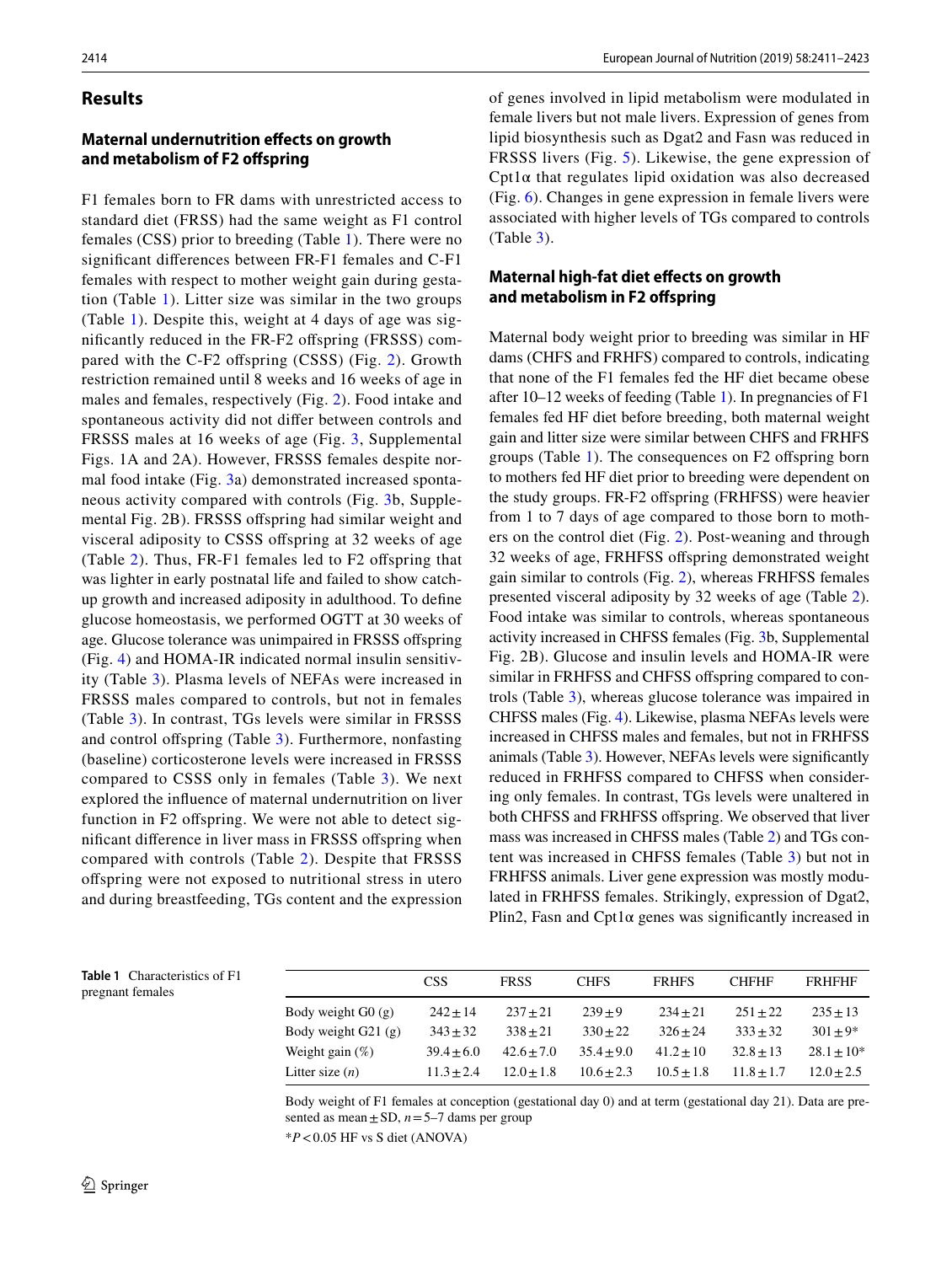

<span id="page-4-0"></span>**Fig. 2** Growth curves for the F2 offspring. Mean body weight of male and female offspring from 1 to 21 days of age (left panel) and from 1 to 32 weeks of age (right panel). Data are presented as mean±SD,

 $n=7-10$  males and females (from 5 to 7 litters).  $*P<0.05$ , \*\*\**P*<0.001 HF vs S diet; † *P*<0.05 FR vs C (two way repeatedmeasures ANOVA)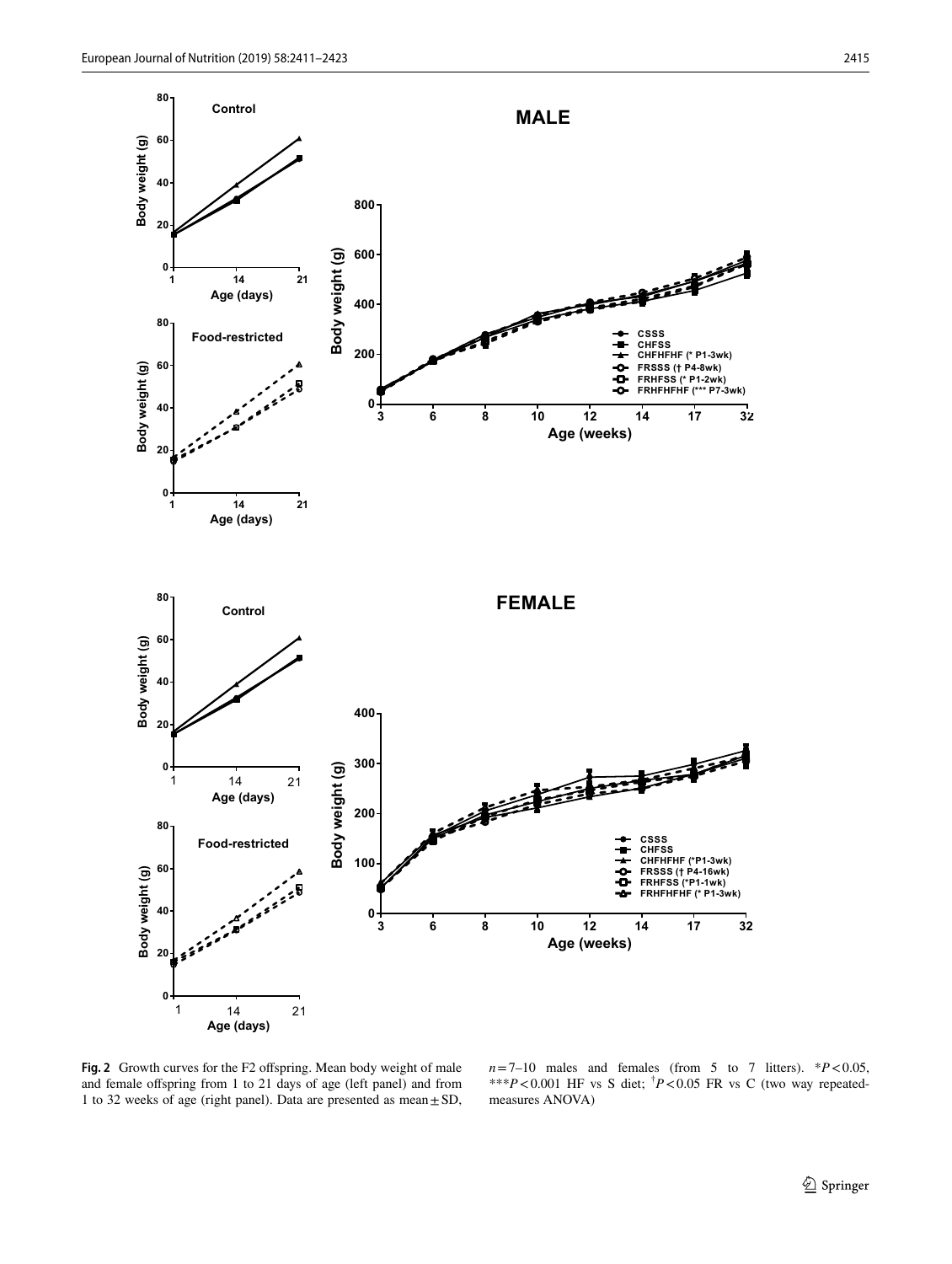<span id="page-5-0"></span>**Fig. 3** Food intake and spontaneous locomotor activity of F2 offspring at 16 weeks of age. Food intake (**a**) and locomotor activity (**b**) in males and females were measured at 2-h intervals for 24 h using metabolic cages. Data are presented as median with interquartile range,  $n=5$  males and females (from 5 to 7 litters). \*\**P*<0.01, \*\*\**P*<0.001 HF vs S diet; †††*P*<0.001 FR vs C (ANOVA)





**B**

**MALE FEMALE**



<span id="page-5-1"></span>**Table 2** Body weight, fat mass and liver weight in F2 offspring at 32 weeks of age

|                      | CSSS            | FRSSS           | <b>CHFSS</b>      | <b>FRHFSS</b>                  | <b>CHFHFHF</b>   | FRHFHFHF                |
|----------------------|-----------------|-----------------|-------------------|--------------------------------|------------------|-------------------------|
| Body weight (g)      |                 |                 |                   |                                |                  |                         |
| Male                 | $578 \pm 38$    | $563 + 75$      | $526 + 39$        | $564 + 58$                     | $565 + 36$       | $589 + 56$              |
| Female               | $326 \pm 34$    | $305 \pm 38$    | $311 \pm 32$      | $319 \pm 15$                   | $316 \pm 29$     | $314 \pm 45$            |
| Perirenal fat (% BW) |                 |                 |                   |                                |                  |                         |
| Male                 | $3.72 \pm 0.60$ | $3.34 \pm 0.85$ | $3.22 \pm 0.84$   | $3.36 \pm 0.40$                | $3.85 \pm 0.69$  | $3.91 \pm 0.69$         |
| Female               | $2.14 \pm 0.44$ | $2.23 \pm 0.60$ | $2.23 \pm 0.34$   | $2.75 \pm 0.28$ * <sup>†</sup> | $2.28 \pm 0.71$  | $2.55 \pm 0.51$         |
| Gonadal fat (% BW)   |                 |                 |                   |                                |                  |                         |
| Male                 | $3.86 \pm 0.56$ | $3.31 \pm 0.69$ | $2.81 \pm 0.78^*$ | $3.14 \pm 0.58$                | $3.27 \pm 0.36*$ | $3.63 \pm 0.65$         |
| Female               | $3.32 \pm 0.92$ | $3.53 + 0.88$   | $3.76 \pm 0.82$   | $4.31 + 0.50*$                 | $3.88 \pm 1.13$  | $4.06 + 0.66$           |
| Liver (% BW)         |                 |                 |                   |                                |                  |                         |
| Male                 | $2.38 \pm 0.21$ | $2.53 \pm 0.25$ | $2.72 \pm 0.26^*$ | $2.36 \pm 0.16^{\dagger}$      | $2.68 \pm 0.27*$ | $2.42 + 0.27^{\dagger}$ |
| Female               | $2.35 \pm 0.22$ | $2.40 + 0.22$   | $2.26 + 0.26$     | $2.41 \pm 0.10$                | $2.26 \pm 0.16$  | $2.42 \pm 0.18$         |

Organ weights were normalized to body weight (BW). Data are presented as mean $\pm$ SD,  $n=7$ –10 males and females (from 5 to 7 litters)

\**P*<0.05, \*\**P*<0.01 HF vs S diet; † *P*<0.05 FR vs C (ANOVA)

FRHFSS livers (Figs. [5](#page-8-0), [6\)](#page-9-0), whereas TGs content remained unchanged (Table [3\)](#page-7-0). These data support that FR-F1 females fed HF diet during the pregestational period led to F2 offspring with no significant metabolic disorders compared to C-F2 offspring. However, maintaining FR-F1 females on an HF diet induced significant changes in the expression of lipid genes in livers from FR-F2 females.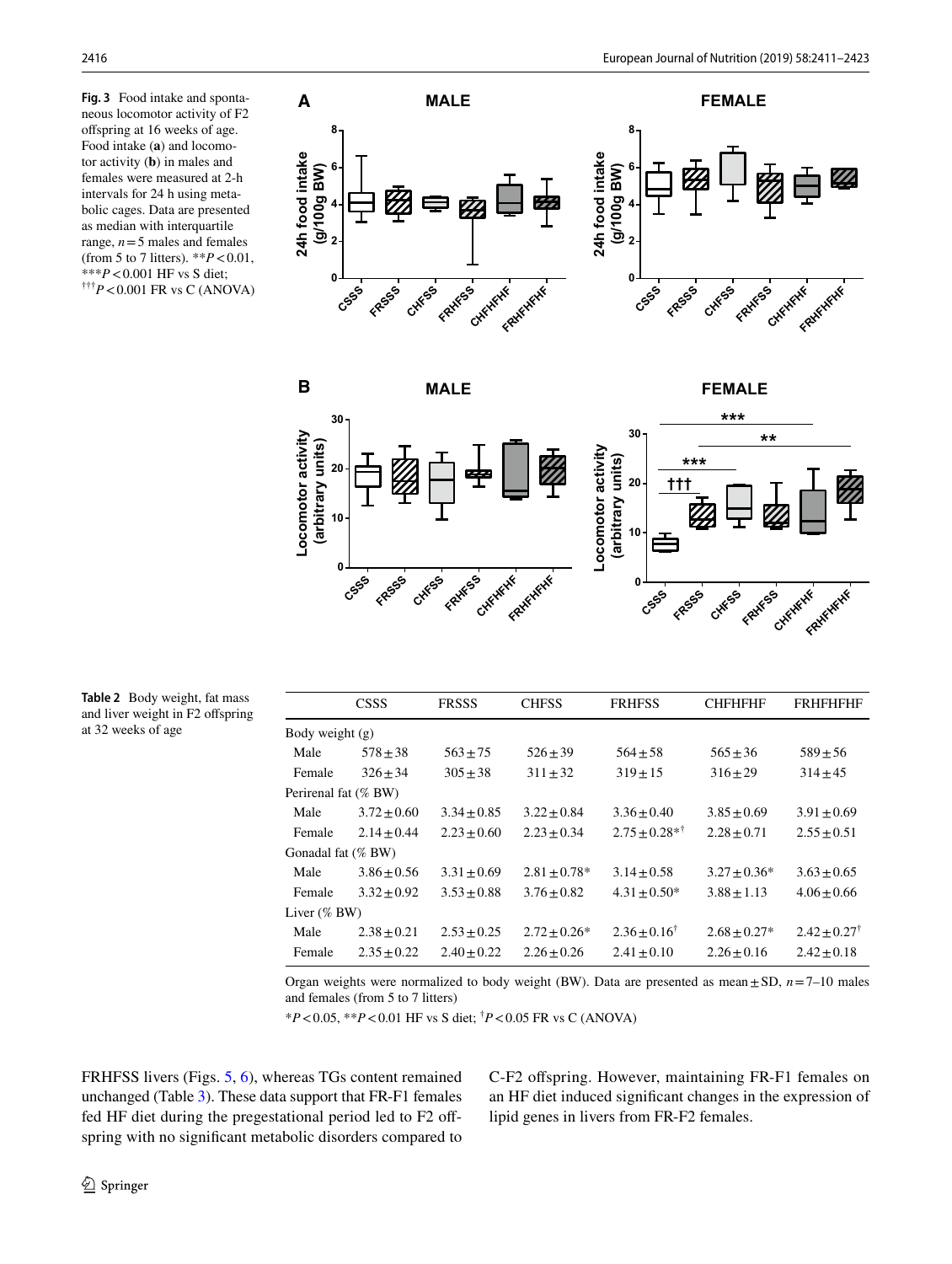<span id="page-6-0"></span>**Fig. 4** Glucose tolerance in F2 offspring at 30 weeks of age. Oral glucose tolerance test (2 mg/g body weight) was performed after an overnight fast. Mean glucose values of male and female offspring (left panel). Data are presented as mean  $\pm$  SD (two-way repeated-measures ANOVA). Glucose tolerance test area under the curve (AUC) of male and female offspring (right panel). Data are presented as median with interquartile range. \**P*<0.05, \*\**P*<0.01 HF vs S diet; † *P*<0.05 FR vs C (ANOVA).  $n = 7-10$  males and females (from 5 to 7 litters)





**Time (min)**

As maternal stress experienced during gestation may unmask programmed disease in FR females, an HF diet was continued during gestation and throughout lactation. We observed that C-F1 females (CHFHF) showed a tendency to reduced weight gain during gestation compared to controls (Table [1\)](#page-3-0). In contrast, FR-F1 females (FRHFHF) significantly gained the least weight in gestation (Table [1](#page-3-0)). There were no significant differences with respect to sex ratio (data not shown) and litter size compared with controls (Table [1\)](#page-3-0). Unfortunately, the weight of lactating mothers had not been evaluated in the study, and thus we were not able to determine if the HF diet affected their body weight during breastfeeding. The impact on the growth in F2 offspring was similar between C and FR lineages. F2 newborns at day 1 had low weight before experiencing rapid weight gain until 21 days of age during sucking (Fig. [2\)](#page-4-0). Post-weaning and through 32 weeks of age, both CHFHFHF and FRHFHFHF offspring had body weight (Fig. [2\)](#page-4-0) and visceral adiposity (Table [2\)](#page-5-1) similar to controls. Food intake was not different from controls, whereas spontaneous activity was increased in CHFHFHF and FRHFHFHF females (Fig. [3](#page-5-0)b, Supplemental Fig. 2B). Glucose levels in F2 offspring did not differ from controls. However, CHFHFHF females had reduced insulin sensitivity, as indicated by higher insulin levels and HOMA-IR values compared to controls (Table [3\)](#page-7-0). Glucose tolerance was impaired in CHFHFHF males and females relative to controls (Fig. [4\)](#page-6-0). In contrast, FRHFHFHF males and females exhibited normal insulin sensitivity and glucose tolerance. Likewise, plasma NEFAs levels were increased in CHFHFHF males and females, but not in FRHFHFHF animals when compared to control (Table [3](#page-7-0)). However, NEFAs levels were significantly reduced in FRHFHFHF females compared to CHFHFHF females. A similar pattern was not observed in plasma TGs levels which increased in FRHFH-FHF males, but not in FRHFHFHF females and CHFHFHF animals (Table [3](#page-7-0)). TGs levels were significantly increased in FRHFHFHF males compared with CHFHFHF males. Furthermore, corticosterone concentrations were increased in CHFHFHF females with levels significantly higher than that in FRHFHFHF females (Table [3\)](#page-7-0). Plasma corticosterone was unaltered in both CHFHFHF and FRHFHFHF males. With regard to liver function, we found that liver mass (Table [2\)](#page-5-1) and TGs content (Table [3\)](#page-7-0) remained increased in CHFH-FHF males and CHFHFHF females, respectively, but not in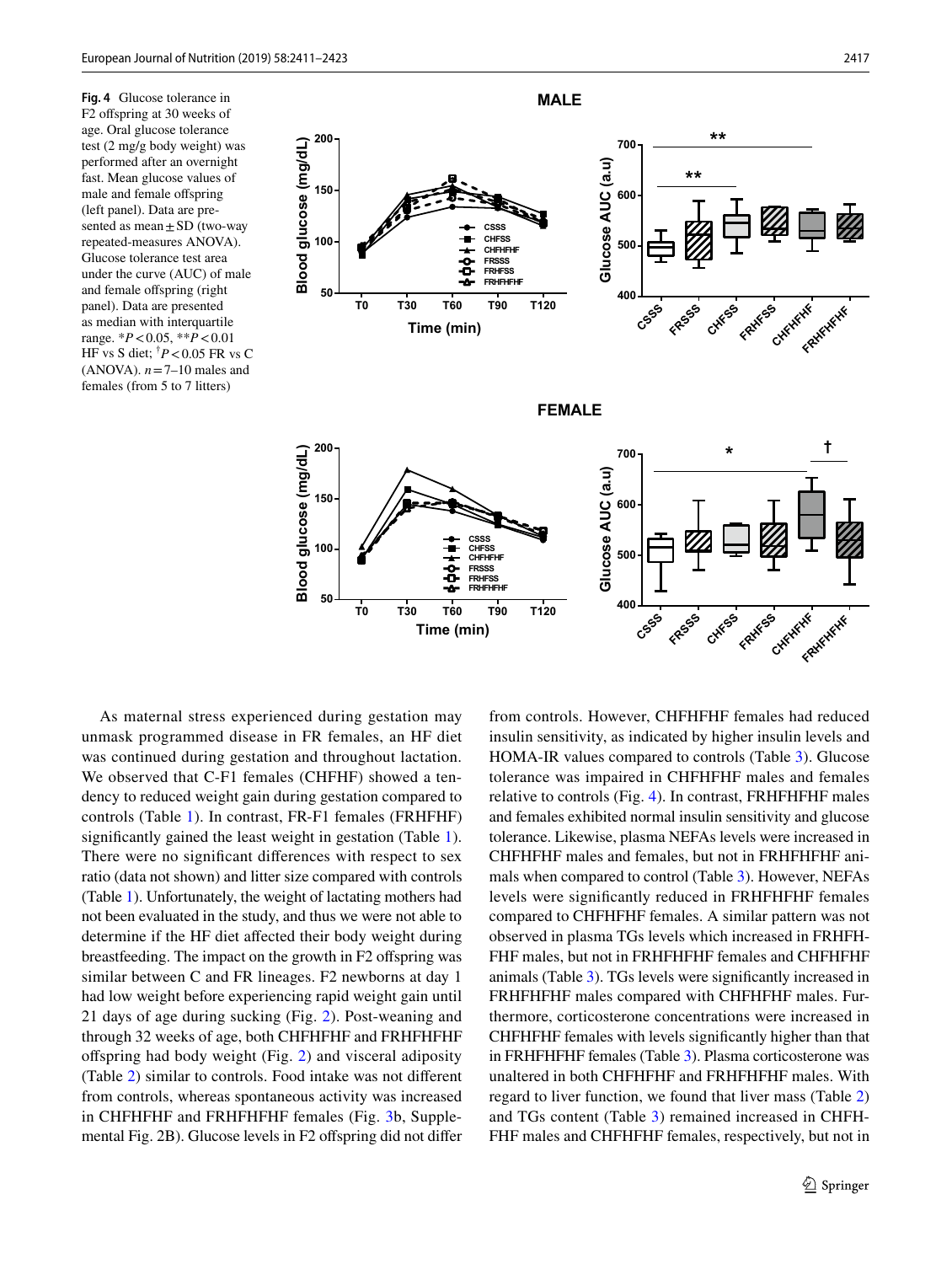<span id="page-7-0"></span>**Table 3** Metabolic parameters in F2 offspring at 32 weeks of age

|                   | <b>CSSS</b>                 | <b>FRSSS</b>                 | <b>CHFSS</b>                | <b>FRHFSS</b>               | <b>CHFHFHF</b>               | <b>FRHFHFHF</b>                        |
|-------------------|-----------------------------|------------------------------|-----------------------------|-----------------------------|------------------------------|----------------------------------------|
|                   | Plasma NEFAs (mmol/l)       |                              |                             |                             |                              |                                        |
| Male              | $0.36 \pm 0.09$             | $0.54 \pm 0.15^{\dagger}$    | $0.52 \pm 0.13*$            | $0.59 \pm 0.12$             | $0.49 \pm 0.07*$             | $0.52 \pm 0.14$                        |
| Female            | $0.55 \pm 0.13^b$           | $0.55 \pm 0.15$              | $0.70 \pm 0.06^{\rm b*}$    | $0.56 \pm 0.11^{\dagger}$   | $0.70 \pm 0.14^{\rm b*}$     | $0.51 \pm 0.08^{\dagger}$              |
|                   | Plasma TGs (mmol/l)         |                              |                             |                             |                              |                                        |
| Male              | $0.37 \pm 0.13$             | $0.40 \pm 0.08$              | $0.35 \pm 0.08$             | $0.46 \pm 0.04^{\dagger}$   | $0.44 \pm 0.13$              | $0.54 \pm 0.10^{*}$                    |
| Female            | $0.21 \pm 0.07^b$           | $0.23 \pm 0.10^c$            | $0.20 \pm 0.06^b$           | $0.25 \pm 0.10^c$           | $0.24 \pm 0.04^b$            | $0.29 \pm 0.06^c$                      |
|                   | Plasma glucose (mmol/l)     |                              |                             |                             |                              |                                        |
| Male              | $5.77 \pm 0.66$             | $5.46 \pm 0.48$              | $5.50 \pm 0.82$             | $5.44 \pm 0.58$             | $5.55 \pm 0.36$              | $5.77 \pm 0.67$                        |
| Female            | $5.33 \pm 0.53$             | $4.83 \pm 0.53$              | $5.50 \pm 0.58$             | $5.10 \pm 1.03$             | $5.22 \pm 0.74$              | $5.33 \pm 0.51$                        |
|                   | Plasma insulin $(\mu U/ml)$ |                              |                             |                             |                              |                                        |
| Male              | $39 + 14$                   | $53 + 18$                    | $45 + 22$                   | $54 + 18$                   | $52 \pm 19$                  | $55 + 22$                              |
| Female            | $4.2 \pm 2.5^{\circ}$       | $5.9 \pm 6.6^{\circ}$        | $5.3 \pm 3.2^{\circ}$       | $5.0 \pm 2.11$ <sup>c</sup> | $9.3 \pm 5.1$ <sup>c*</sup>  | $6.8 \pm 4.2$ <sup>c</sup>             |
| <b>HOMA-IR</b>    |                             |                              |                             |                             |                              |                                        |
| Male              | $9.6 \pm 3$                 | $12 \pm 4$                   | $12 \pm 6$                  | $12 \pm 4$                  | $14 \pm 7$                   | $14 \pm 5$                             |
| Female            | $1.0 \pm 0.63_c$            | $1.2 \pm 1.6^c$              | $1.25 \pm 0.8$ <sup>c</sup> | $1.27 \pm 0.8$ <sup>c</sup> | $2.5 \pm 1.6$ <sup>c*</sup>  | $1.6 \pm 0.9_c$                        |
|                   | Corticosterone (ng/ml)      |                              |                             |                             |                              |                                        |
| Male              | $107 + 98$                  | $71 \pm 31$                  | $88 + 77$                   | $81 + 49$                   | $96 + 73$                    | $63 + 25$                              |
| Female            | $114 \pm 93$                | $311 \pm 125$ <sup>c††</sup> | $129 \pm 105$               | $272 \pm 91_c^+$            | $465 \pm 75$ <sub>c</sub> ** | $347 \pm 91$ <sub>c</sub> <sup>†</sup> |
| Liver TGs (µg/mg) |                             |                              |                             |                             |                              |                                        |
| Male              | $322 \pm 59$                | $335 \pm 84$                 | $280 \pm 35$                | $319 \pm 31$                | $307 \pm 60$                 | $351 \pm 99$                           |
| Female            | $245 \pm 47^{\rm b}$        | $297 + 58$                   | $343 \pm 85$ **             | $324 \pm 81$                | $337 \pm 19**$               | $330 + 57$                             |

Data are presented as mean  $\pm$  SD,  $n=7-10$  males and females (from 5 to 7 litters).

\**P*<0.05, \*\**P*<0.01 HF vs S diet; † *P*<0.05, ††*P*<0.01 FR vs C (ANOVA)

 ${}^{a}P$ <0.05,  ${}^{b}P$ <0.01,  ${}^{c}P$ <0.001 male vs female (unpaired *t* test).

FRHFSS animals. However, exposure to maternal HF diet in utero and during the sucking period induced differential expression of lipid genes between FR-F2 and C-F2 offspring. Expression of Plin2, Fasn (Fig. [5\)](#page-8-0) and Cpt1 $\alpha$  (Fig. [6](#page-9-0)) was increased in livers of CHFHFHF males, whereas Cpt1α and Acadvl (Fig. [6](#page-9-0)) were overexpressed in livers of FRH-FHFHF males. The expression of Plin2, Fasn and Cpt1 $\alpha$ was reduced in livers of FRHFHFHF males compared with CHFHFHF males. Dgat2, Plin2 and Fasn gene expression was also increased in CHFHFHF female livers (Fig. [5](#page-8-0)), whereas Dgat2, Fasn and Cpt1 $\alpha$  (Fig. [6\)](#page-9-0) were overexpressed in livers of FRHFHFHF females. The expression of Dgat2, Plin2, Fasn and Cpt1 $\alpha$  was reduced in livers of FRHFHFHF females compared with CHFHFHF females. Collectively, these data indicate that F1 females maintained on the HF diet throughout gestation and lactation led to more metabolic disorders in the F2 offspring, with significant differences according to lineage and sex. Maternal HF diet impaired glucose tolerance and insulin sensitivity and increased NEFAs circulating levels in C-F2 animals. Conversely, FR-F2 offspring were glucose tolerant with intact insulin sensitivity and the lipid profile was improved in females, but not in males that have developed dyslipidemia. The livers from C-F2 offspring displayed some functional alterations that were associated with greater lipid gene expression compared to FR-F2 animals. There were also sex-specific differences because genes that regulate TGs biosynthesis were more modulated in female livers, whereas those involved in fatty acid oxidation were more modulated in male livers.

#### **Biological sexual dimorphism**

In general, 32-week-old male offspring had higher plasma insulin and TGs levels, and HOMA-IR values as compared to female offspring, irrespective of lineage and F1 dam's diet. In contrast, plasma NEFAs levels were higher in females than males irrespective of F1 dam's diet in C lineage not in FR lineage.

#### **Discussion**

Maternal malnutrition during gestation increases the risk of developing metabolic diseases and obesity in the F1 generation with a sex-specific sensitivity, as female offspring are generally less susceptible compared with males. However, when these predisposed F1 females become pregnant, they often display some physiological alterations that may, in turn, create an adverse intrauterine environment for the growth of F2 fetus that can contribute to disease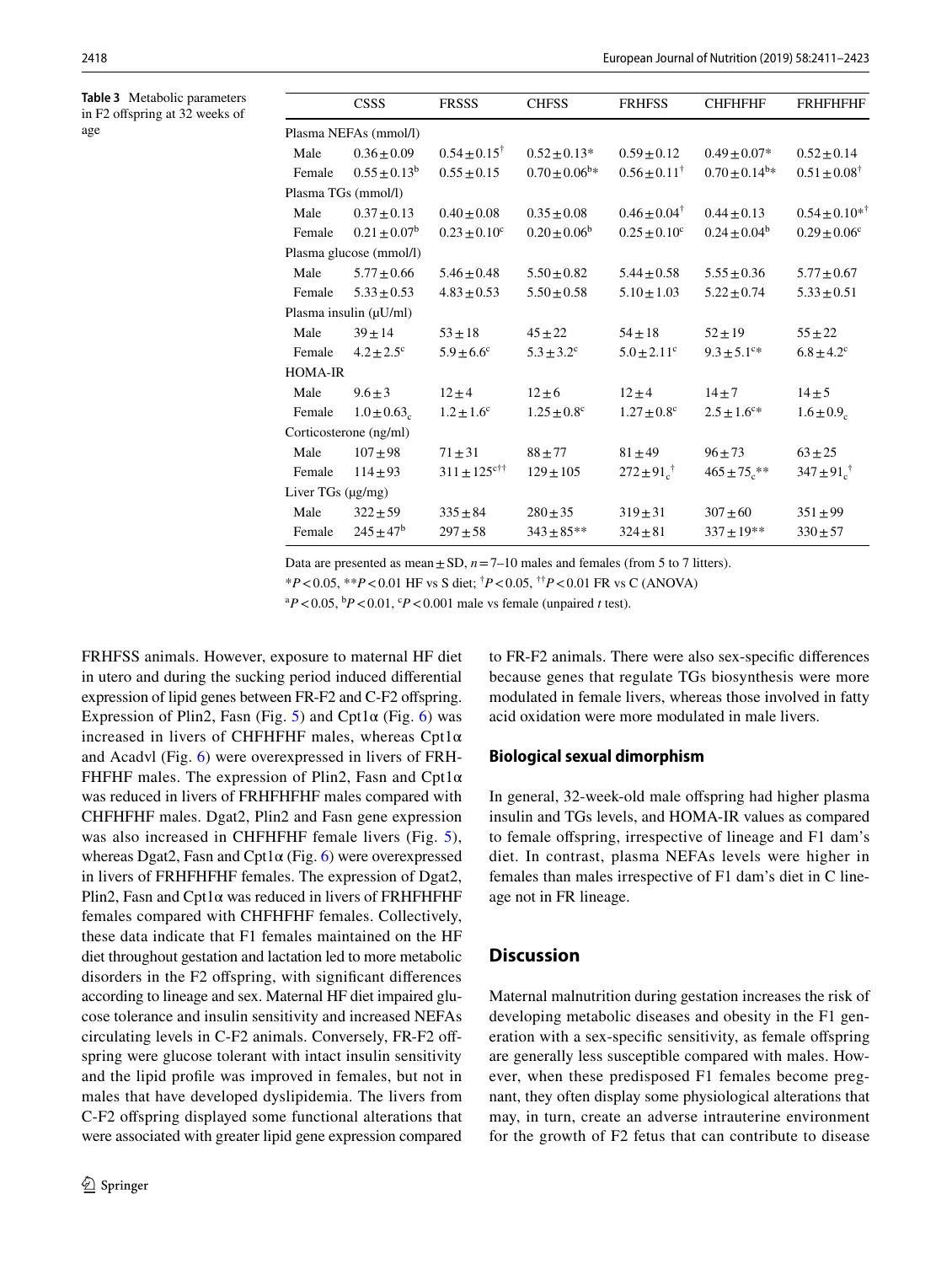<span id="page-8-0"></span>**Fig. 5** Expression of lipogenesis genes in the liver of F2 adult males and females. The expression of DGAT2, Plin2 and FASN from male and female livers was determined by realtime polymerase chain reaction at 32 weeks of age. Data are presented as median with interquartile range,  $n = 5-6$  males and females (from 5 to 7 litters). \**P*<0.05, \*\**P*<0.01 HF vs S diet; † *P*<0.05, ††*P*<0.01 FR vs C (ANOVA)



transmission through subsequent generations. Such transmission of environment-induced traits to the F2 generation through the maternal lineage must be defined as a multigenerational effect, rather than transgenerational transmission. We have previously shown that 70% caloric restriction during gestation in pregnant females (F0) predisposes F1 males to develop metabolic disorders when they are exposed to consumption of HF diet later in life [\[28](#page-12-1), [29\]](#page-12-10). Hence, we assessed intergenerational effects of maternal undernutrition (F0) on the growth and metabolic profile in the F2 generation through the maternal lineage. To date, multigenerational effects of maternal malnutrition were investigated on the F1 generation that was fed a standard diet [[16](#page-11-17)[–21](#page-11-10)]. In this context, our study was conducted (1) to determine whether F2 offspring born to FR-programmed F1 females on standard diet or hypercaloric diet were destined to develop metabolic diseases in adulthood, (2) to define the most vulnerable period for the effects of HF diet (prior to mating vs prior to mating until lactation) and (3) to evaluate whether transmission of phenotypes was sex-specific.

We report that the FR-F2 offspring, born to mothers on standard diet, show reduced body weight from early life until 8–16 weeks of age. Thus, the growth-restricted phenotype is transmitted to the second generation through the maternal lineage, supporting the previously published data on other rodent models [[19,](#page-11-18) [39](#page-12-11), [40\]](#page-12-12). Heritable growth restriction is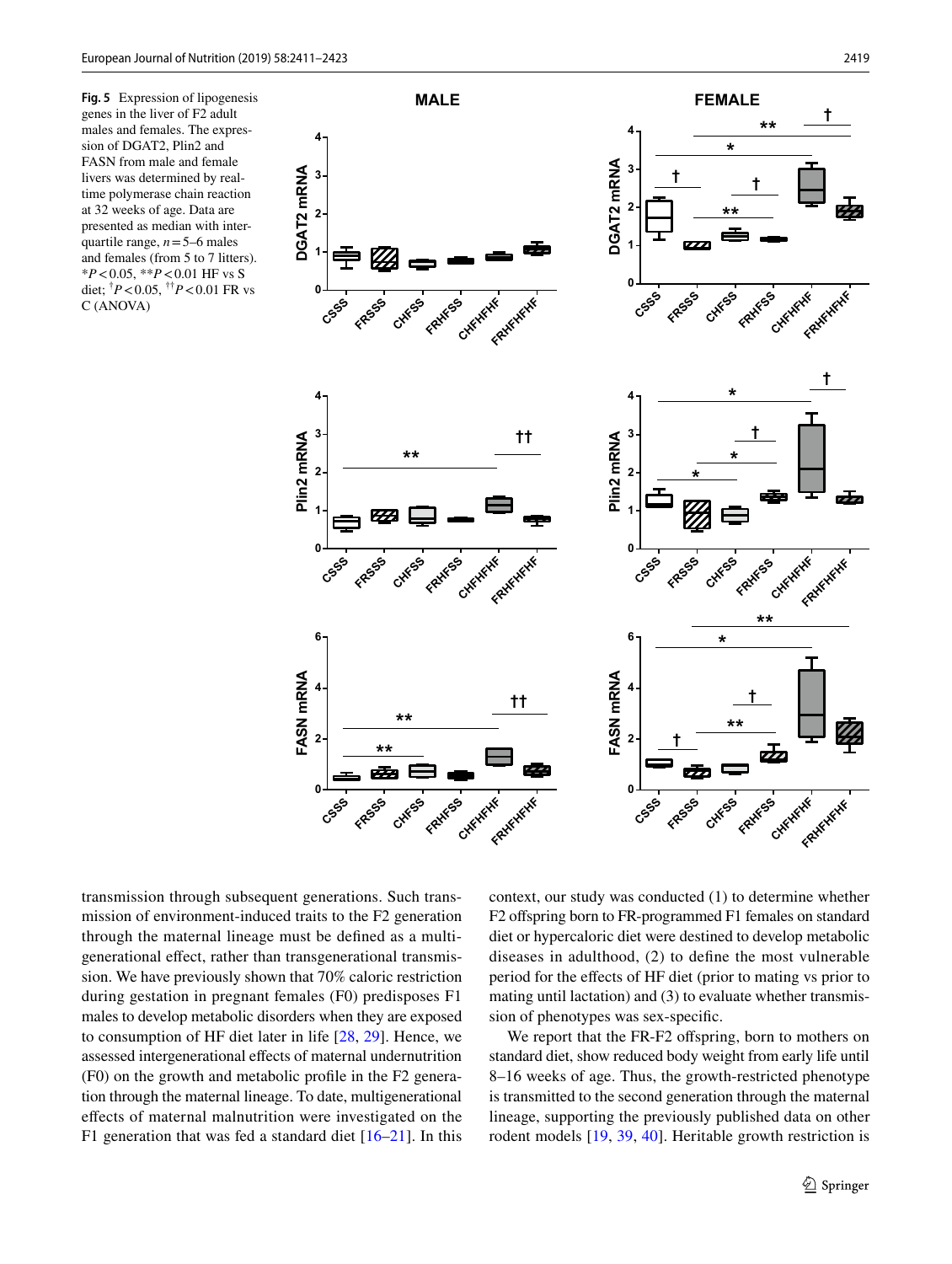<span id="page-9-0"></span>**Fig. 6** Expression of lipid oxidation genes in the liver of F2 adult males and females. The expression of CPT1 $\alpha$  and Acadvl from male and female livers was determined by realtime polymerase chain reaction at 32 weeks of age. Data are presented as median with interquartile range,  $n = 5-6$  males and females (from 5 to 7 litters). \**P*<0.05, \*\**P*<0.01 HF vs S diet; † *P*<0.05, ††*P*<0.01 FR vs C (ANOVA)



associated with reduced H19 expression, the imprinted gene integral to fetal growth and development via epigenetic modifications [[41](#page-12-13)]. Strikingly, we found that growth-restricted F2 generation was not prone to develop obesity and associated metabolic disorders, contrary to previous studies [\[19,](#page-11-18) [40](#page-12-12)]. Here, we assessed the transmission of programmed diseases to the second generation through the maternal lineage, since F1 females exposed to undernutrition in utero were mated with healthy males. In contrast, when undernourished males were used for breeding and mated with undernourished or healthy females, their offspring had increased risk for obesity-associated metabolic diseases. This indicates that susceptibility toward obesity and/or diabetes requires either the paternal lineage only or a combination of the two parental lineages. However, we show that in utero undernutrition in female influences the expression of genes involved in lipid metabolism in livers of F2 females. Expression of genes that regulate TGs biosynthesis and fatty acid oxidation is decreased in female livers. Reduced turnover of lipid indicates that the liver of FR females is programmed to optimize cellular energy efficiency according to the thrifty phenotype hypothesis. Interestingly, lipid gene expression is unaltered in livers of F2 males. Sexual dimorphism can be explained, in part, by distinct sex hormone signaling between males and females in the liver [\[42](#page-12-14)]. Alternatively, deregulated lipid gene expression in the liver can be attributed to heritable epigenetic modifications that occur in a sex-specific way. It is likely that the sex steroid hormones synthesized by the fetus and the placenta may modulate the effects of maternal undernutrition during gestation on epigenetic modifications in the offspring in a sex-dependent manner. Epigenetic mechanisms have been proposed to explain how the early life environment can affect genome function and gene expression with long-term consequences on health [[43](#page-12-15)]. Furthermore, some epigenetic changes induced by the environment in the parent may be inherited through the germline and involve maternal or paternal lineages [[44](#page-12-16)]. Several studies have reported that suboptimal maternal nutrition, such as low-protein diet, and high-fat feeding, leads to epigenetic modifications, notably DNA methylation [\[45](#page-12-17)], histone modifications [[46,](#page-12-18) [47](#page-12-19)] and non-coding microRNAs (miRNA) expression [[48\]](#page-12-20) in the offspring livers. Furthermore, it has been shown that undernutrition in utero influenced the expression of lipogenic genes in livers from F2 males through the paternal lineage [[49\]](#page-12-21). Importantly, the authors identified epigenetic marks in the male livers that are already present in germ cells from their progenitor F1 males. This demonstrates that under-nourishment in utero leads to epigenome changes in the gametes of the male progeny that are inherited in the subsequent generations. Whether epigenetic alterations could be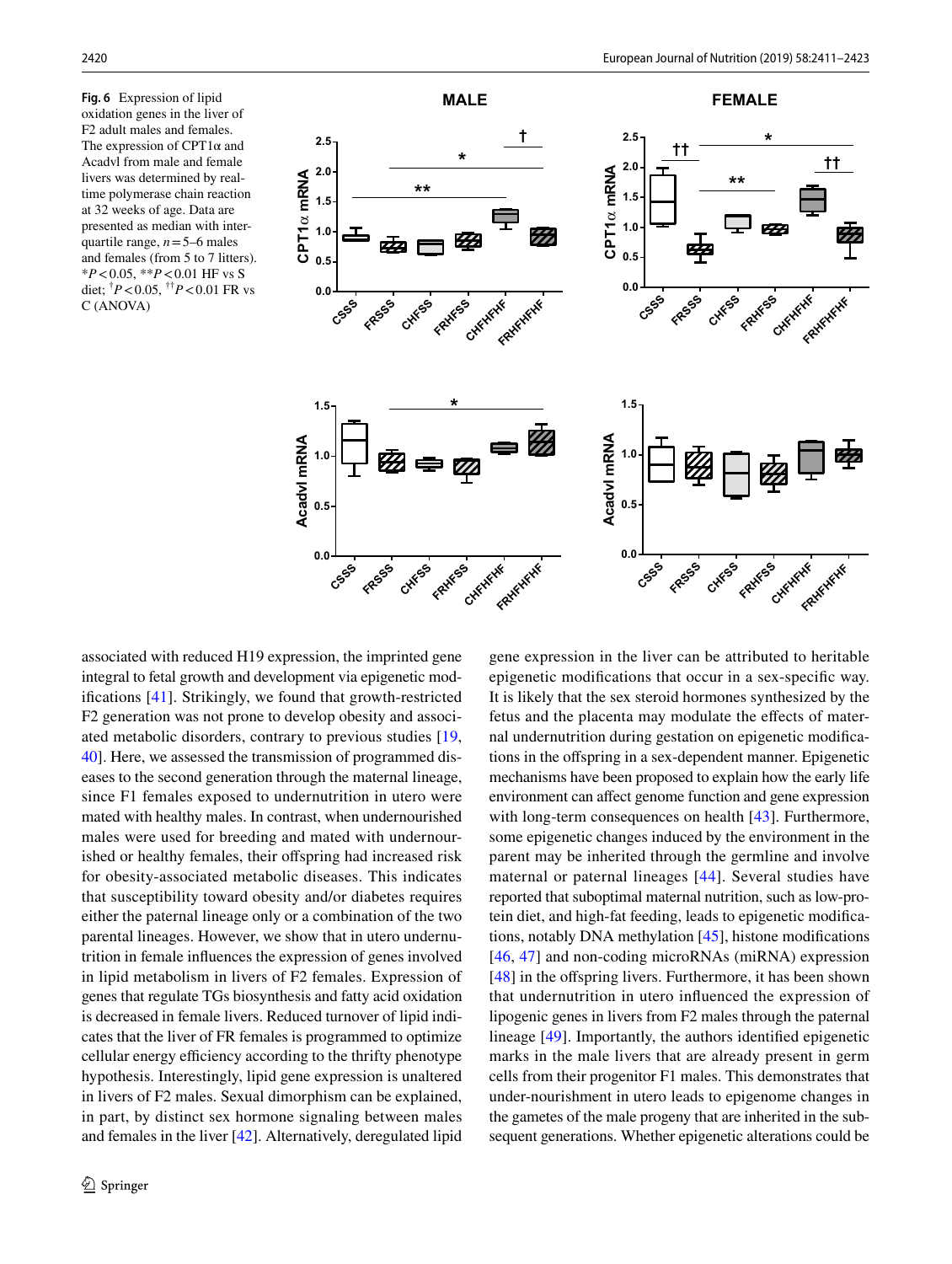propagated into the second-generation offspring through the maternal lineage remains a future topic of research.

To test the hypothesis that a nutritional challenge imposed on the FR females can further increase the risk of developing diseases in their offspring, we nourished F1 females with high-fat diet prior to and throughout gestation and lactation. We examined the effects of each of these exposure periods on offspring phenotype. We found that F1 females fed the HF diet are not obese prior to breeding and then gain the least weight during gestation. This indicates that dietary components, such as protein, fat and carbohydrate contents as well as sucrose and saturated fatty acid levels are essential for maternal diet-induced obesity. Consequently, the effects of HF diet on the offspring can be different from those induced by maternal obesity. Consumption of an HF diet prior to mating in FR-F1 females was associated with overgrowth in FR-F2 offspring during early postnatal life without adiposity and metabolic alterations in adulthood. The HF feeding in C-F1 females did not impact on body weight of C-F2 offspring, but resulted in an impaired glucose tolerance and elevated NEFAs levels. Examination of gene expression in the liver demonstrated programming effects of maternal undernutrition in F2 females, because lipogenic and oxidative genes exhibited increase in FR livers. This suggests that maternal undernutrition programs a reduced expression of genes involved in lipid metabolism in the livers of F2 females born to mothers on the control diet, whereas it augments expression in livers of F2 females from mothers on HF diet. Thereby, the liver of FR females is endowed with remarkable metabolic plasticity allowing a better adaptation to maternal nutritional challenges. Consumption of an HF diet prior to and throughout gestation and lactation impacts the growth of F2 offspring irrespective of the maternal lineage. This results in low weight at P1 and accelerated growth until weaning in both C and FR offspring, showing the importance of HF feeding rather than programming on postnatal growth. Growth restriction in the newborns may reflect fetal malnutrition as HF-fed dams gain less weight during pregnancy and HF diet has been reported to cause placental insufficiency [\[50,](#page-12-22) [51\]](#page-12-23). Catchup growth displayed during the suckling period emphasizes the impact of maternal milk on newborns' development. Nevertheless, maternal HF diet has not impacted the body weight and adiposity of F2 offspring in adulthood, unlike published models of maternal obesity [\[35](#page-12-6), [52\]](#page-12-24). This emphasizes that maternal obesity and weight gain during gestation are predictive of adiposity/obesity in the offspring. On the other hand, maternal HF diet influenced differentially the metabolic profile of the F2 offspring according to the lineage and sex. Impaired glucose tolerance and insulin sensitivity were evident in C-F2 males and females, whereas glucose homeostasis was preserved in the FR-F2 offspring. The lipid plasma profile was different between sexes, with FR-F2 males demonstrating elevated TGs levels, whereas FR-F2 females displayed lower NEFAs concentrations compared with the C-F2 offspring. Despite their normal glucose tolerance and insulin sensitivity, FR-F2 males had mild dyslipidemia. Nonetheless, we reported that consumption of an HF diet by F1 females perturbed lipid metabolism in livers of C-F2 and FR-F2 offspring with sex-dependent effect. Indeed, expression of genes involved in TGs synthesis and/or storage within lipid droplets increases in F2 female livers, whereas F2 male livers present an increase in gene expression related to lipid oxidation. This reveals the programming effects of maternal HF diet during both gestation and lactation on lipid gene expression in the F2 offspring livers. Thus, we think that the female-specific gene profile in the liver would promote nonalcoholic steatosis without significant cellular damage, while that of males could be associated with mitochondrial oxidative stress that is known to be involved in a more severe form of liver disease named nonalcoholic steatohepatitis (NASH). These data are in accordance with the sexual dimorphism of the nonalcoholic fatty liver disease (NAFDL) programming [[53](#page-12-25)]. In addition, our study shows that exposure to maternal HF diet leads to further functional changes in C-F2 livers that are associated with greater gene expression. So, the attenuated expression of genes in FR-F2 livers would prevent lipid accumulation and avoid the emergence and/or progression of NAFLD. Taken together, our results suggest that FR-F2 offspring exposed to maternal HF diet through gestation and lactation remain healthier compared to the C-F2 offspring.

We previously demonstrated that maternal undernutrition programs the HPA axis in F1 males  $[54]$  $[54]$  $[54]$ . Here, we show that maternal programming effect continues in the secondgeneration offspring in females only. The persistent alteration in the set point of the HPA axis may be considered as an imprinting of food-restricted exposure during the early postnatal period. The effects of the maternal environment on the HPA activity often involve epigenetic modifications of the glucocorticoid receptor genes that are potentially reversible [\[55](#page-12-27)]. In this context, we could speculate that some epigenetic marks are conserved in FR-F2 females. Intriguingly, we found that consumption of an HF diet by the F1 females also increased HPA axis activity in F2 females irrespective of the lineage. Maternal HF diet acts as a stressor increasing corticosterone levels in pregnant dams and disturbing the fetal HPA axis development [[56\]](#page-12-28). However, it remains to be determined if the mechanisms of HPA axis programming by maternal food restriction or overnutrition overlap or not. Sex differences in the programming of the HPA axis agree with more vulnerability in females in terms of reactivity [[57\]](#page-12-29). Finally, we observed that both maternal undernutrition programming and HF diet result in increased spontaneous physical activity (SPA) in F2 females, but not in males. Conversely, studies have reported physical inactivity and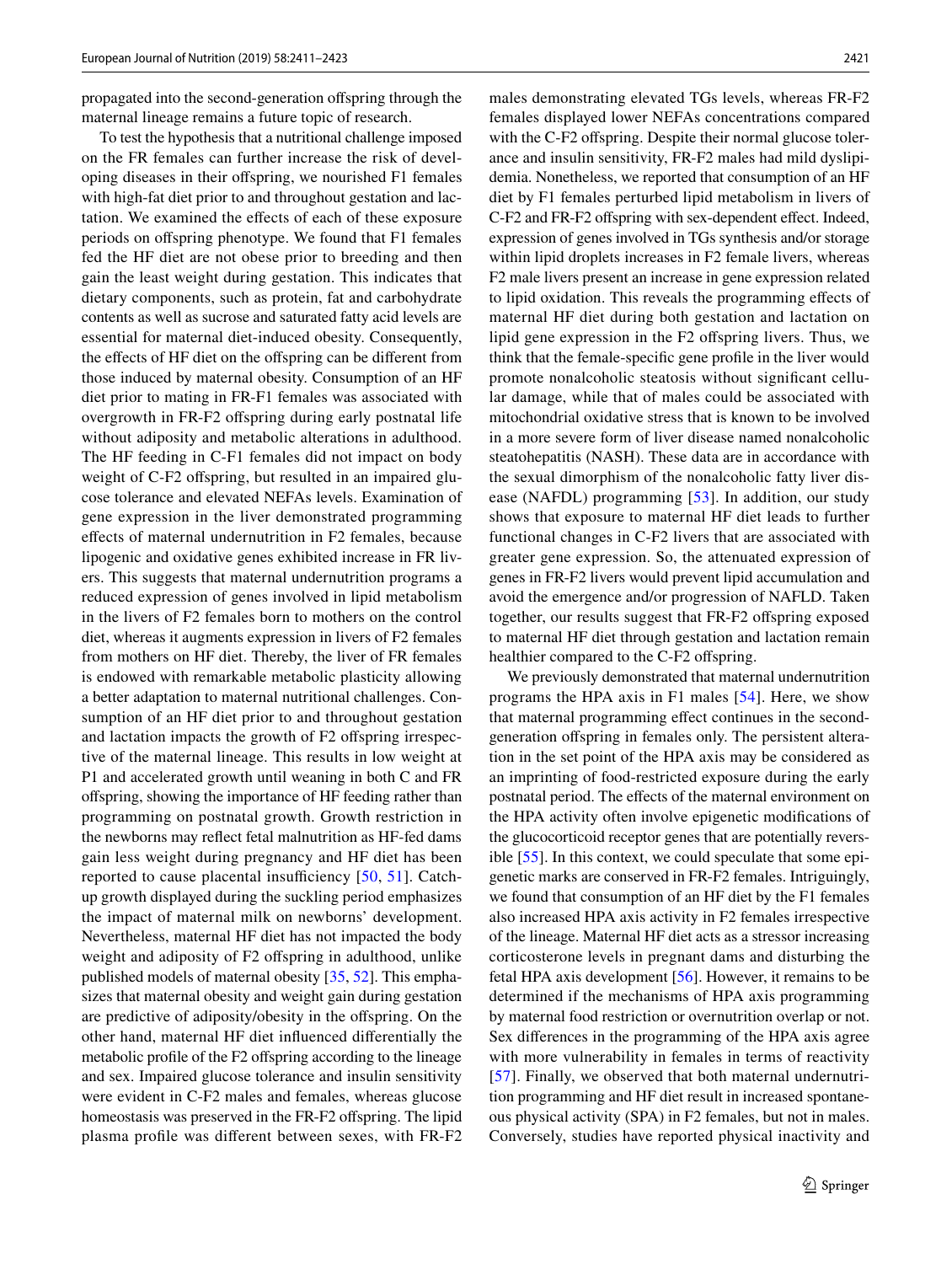reduced energy expenditure in female offspring exposed in utero and during the postnatal life to overnutrition [\[58,](#page-12-30) [59](#page-12-31)]. The phenotype was associated with obesity, unlike in our study where adiposity of females was not affected. The reasons for this discrepancy as well as underlying mechanisms regulating individual propensity for physical activity in response to maternal nutrition remain largely unknown.

We conclude that FR-F2 offspring born to F1 mothers on the control diet or fed an HF diet have low risk of metabolic diseases, indicating that in utero undernutrition (F0) seems to have a favorable impact on the metabolic health of second-generation offspring. This finding challenges the hypothesis that the thrifty phenotype makes an individual more sensitive to chronic diseases. At least, these results suggest reduced susceptibility to diseases in offspring when associated with the maternal lineage. We report evidence that the metabolic profile is improved in FR-F2 females, and that the pattern of gene expression in the liver is predictive of fatty liver disease, supporting the sex differences in the pathophysiology of metabolic diseases [\[60\]](#page-12-32). Sexual dimorphism reveals that offspring females may be less vulnerable to the influence of nutritional environment during early developmental periods. Sexual differences can impact the occurrence and gravity of pathologies and thus compromise the life expectancy of the individual.

In this context, animal studies should be systematically conducted in both males and females to design therapeutic sex-specific interventions that aim at preventing metabolic diseases and improving the health of future generations.

**Acknowledgements** The authors thank Dr. Marie-Amelie Lukaszewski for technical assistance during blood and tissue sampling. Funding was provided by Agence Nationale de la Recherche.

**Author contributions** CL and IF designed the research; OC, FD, ADC, VM and EM performed the experiments; OC, IF and CL analyzed the data; CL and DV wrote the manuscript; OC and FD contributed to the discussion. All authors read and approved the final manuscript.

#### **Compliance with ethical standards**

**Conflict of interest** The authors declare that they have no conflict of interest.

## **References**

- <span id="page-11-0"></span>1. Barker DJ (2007) The origins of the developmental origins theory. J Intern Med 261:412–417
- 2. Gluckman PD, Hanson MA, Cooper C, Thornburg KL (2008) Effect of in utero and early-life conditions on adult health and disease. N Engl J Med 359:61–73
- <span id="page-11-1"></span>3. Warner MJ, Ozanne SE (2010) Mechanisms involved in the developmental programming of adulthood disease. Biochem J 427:333–347
- <span id="page-11-2"></span>4. Hales CN, Barker DJ (2001) The thrifty phenotype hypothesis. Br Med Bull 60:5–20
- <span id="page-11-3"></span>5. Wells JC (2011) The thrifty phenotype: an adaptation in growth or metabolism? Am J Hum Biol 23:65–75
- <span id="page-11-4"></span>6. Ross MG, Desai M (2005) Gestational programming: population survival effects of drought and famine during pregnancy. Am J Physiol Regul Integr Comp Physiol 288:R25–R33
- 7. Vaag AA, Grunnet LG, Arora GP, Brøns C (2012) The thrifty phenotype hypothesis revisited. Diabetologia 55:2085–2088
- <span id="page-11-5"></span>8. Hanson MA, Gluckman PD (2014) Early developmental conditioning of later health and disease: physiology or pathophysiology? Physiol Rev 94:1027–1076
- <span id="page-11-6"></span>9. Patti ME (2013) Intergenerational programming of metabolic disease: evidence from human populations and experimental animal models. Cell Mol Life Sci 70:1597–1608
- 10. Aiken CE, Ozanne SE (2014) Transgenerational developmental programming. Hum Reprod Update 20:63–75
- 11. Vickers MH (2014) Developmental programming and transgenerational transmission of obesity. Ann Nutr Metab 64:26–34
- 12. Jimenez-Chillaron JC, Ramon-Krauel M, Ribo S, Diaz R (2016) Transgenerational epigenetic inheritance of diabetes risk as a consequence of early nutritional imbalances. Proc Nutr Soc 75:78–89
- <span id="page-11-7"></span>13. Cheong JN, Wlodek ME, Moritz KM, Cuffe JS (2016) Programming of maternal and offspring disease: impact of growth restriction, fetal sex and transmission across generations. J Physiol 594:4727–4740
- <span id="page-11-8"></span>14. Veenendaal MVE, Painter RC, de Rooij SR et al (2013) Transgenerational effects of prenatal exposure to the 1944–45 Dutch famine. BJOG 120:548–553
- <span id="page-11-9"></span>15. Benyshek DC, Johnston CS, Martin JF (2004) Post-natal diet determines insulin resistance in fetally malnourished, low birthweight rats (F1) but diet does not modify the insulin resistance of their offspring (F2). Life Sci 74:3033–3041
- <span id="page-11-17"></span>16. Benyshek DC, Johnston CS, Martin JF (2006) Glucose metabolism is altered in the adequately-nourished grand-offspring (F3 generation) of rats malnourished during gestation and perinatal life. Diabetologia 49:1117–1119
- <span id="page-11-11"></span>17. Zambrano E, Martínez-Samayoa PM, Bautista CJ et al (2005) Sex differences in transgenerational alterations of growth and metabolism in progeny (F2) of female offspring (F1) of rats fed a low protein diet during pregnancy and lactation. J Physiol 566:225–236
- 18. Pinheiro AR, Salvucci ID, Aguila MB, Mandarim-de-Lacerda CA (2008) Protein restriction during gestation and/or lactation causes adverse transgenerational effects on biometry and glucose metabolism in F1 and F2 progenies of rats. Clin Sci (Lond) 114:381–392
- <span id="page-11-18"></span>19. Jimenez-Chillaron JC, Isganaitis E, Charalambous M et al (2009) Intergenerational transmission of glucose intolerance and obesity by in utero undernutrition in mice. Diabetes 58:460–468
- 20. Peixoto-Silva N, Frantz ED, Mandarim-de-Lacerda CA, Pinheiro-Mulder A (2011) Maternal protein restriction in mice causes adverse metabolic and hypothalamic effects in the F1 and F2 generations. Br J Nutr 106:1364–1373
- <span id="page-11-10"></span>21. Hanafi MY, Saleh MM, Saad MI, Abdelkhalek TM, Kamel MA (2016) Transgenerational effects of obesity and malnourishment on diabetes risk in F2 generation. Mol Cell Biochem 412:269–280
- <span id="page-11-12"></span>22. Dunn GA, Morgan CP, Bale TL (2011) Sex-specificity in transgenerational epigenetic programming. Horm Behav 59:290–295
- <span id="page-11-13"></span>23. Aiken CE, Ozanne SE (2013) Sex differences in developmental programming models. Reproduction 14:R1–R13
- <span id="page-11-14"></span>24. Rosenfeld CS (2015) Sex-specific placental responses in fetal development. Endocrinology 156:3422–3434
- <span id="page-11-15"></span>25. Tarrade A, Panchenko P, Junien C, Gabory A (2015) Placental contribution to nutritional programming of health and diseases: epigenetics and sexual dimorphism. J Exp Biol 218:50–58
- <span id="page-11-16"></span>26. Rivière G, Michaud A, Breton C et al (2005) Angiotensin-converting enzyme 2 (ACE2) and ACE activities display tissue-specific